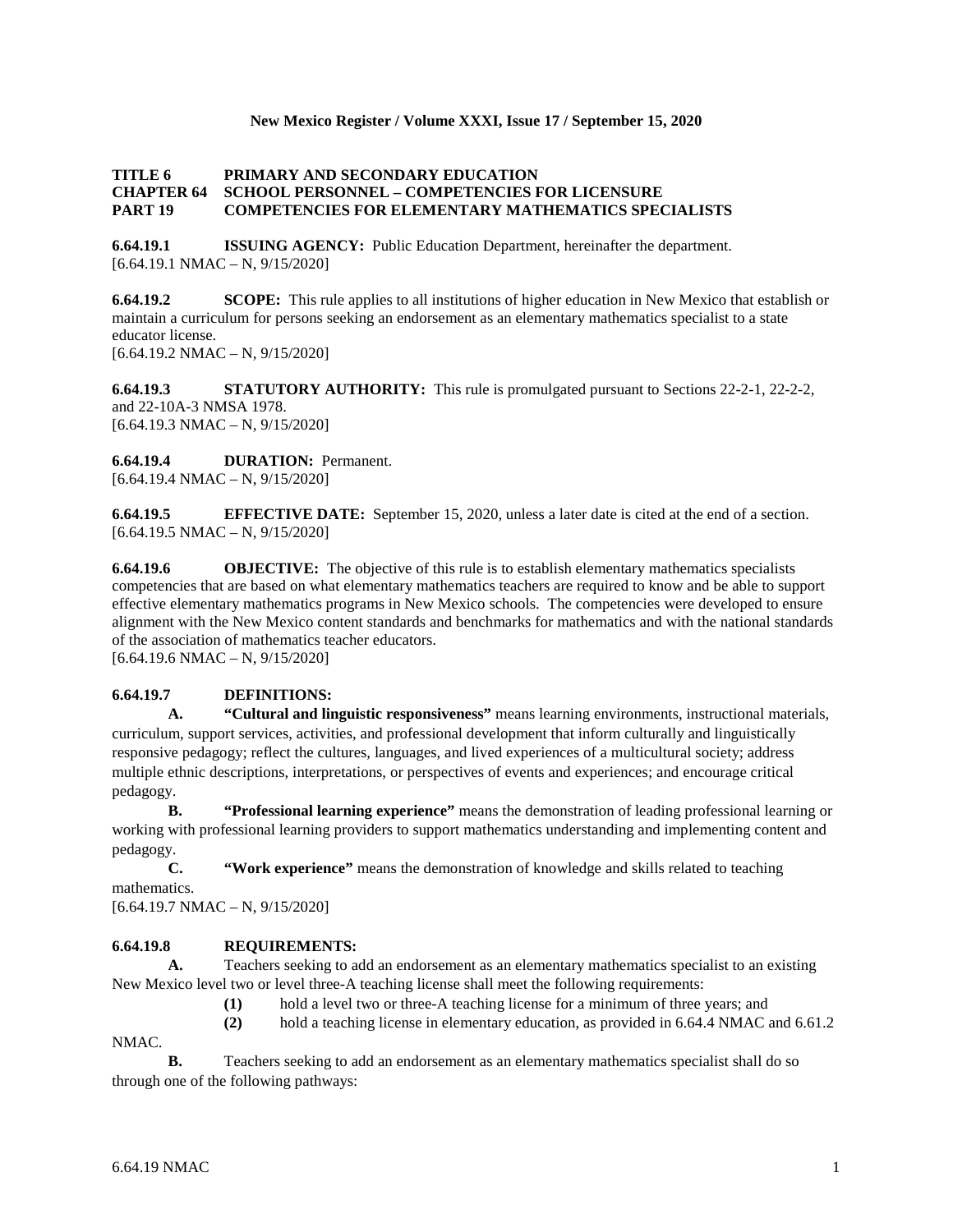**(1)** Provide evidence of five years of relevant work and professional learning experience in K-8 mathematics that is approved by the department. Candidates are required to provide demonstration of experience by submitting a resume and at least three verification letters stating the candidate has at least five years of relevant work and professional learning experience in the area of mathematics, mentoring educators in K-8, and participates in ongoing learning, which can be submitted from the following individuals:

**(a)** a school district superintendent, director of a charter school, or curriculum and

instruction director;

- **(b)** a school site administrators; or
- **(c)** professional learning provider director or team leader.

**(2)** Complete 18 semester hours of mathematics education coursework, of which nine semester hours are required to be upper division credit, based on the competencies detailed in 6.64.19.9 NMAC in a department-approved program.  $[6.64.19.8 \text{ NMAC} - \text{N}, 9/15/2020]$ 

#### **6.64.19.9 COMPETENCIES FOR ELEMENTARY MATHEMATICS SPECIALISTS:** Leadership knowledge and skills:

**A.** The elementary mathematics specialist takes an active role in their professional growth by participating in professional development opportunities that directly relate to the learning and teaching of mathematics and to their development as a mathematics instructional leader, which may include professional networks, journals, and discussion groups, among other opportunities. The opportunities shall also include occasion to stay informed of:

- **(1)** critical issues in elementary mathematics;
- **(2)** national, state, and school district or charter school policy initiatives;
- **(3)** research and evidence-based best practices for elementary math instruction;
- **(4)** characteristics of high-quality curriculum;
- **(5)** features of high-quality instructional materials; and

**(6)** qualities of superior professional learning and best practices for designing adult learning environments.

**B.** The elementary mathematics specialist shall engage in and facilitate continuous and collaborative learning, drawing upon research in mathematics education to:

**(1)** inform practice and enhance learning opportunities for all students' and teachers' mathematical knowledge development;

**(2)** design and implement collaborative structures to build teacher capacity; and

**(3)** advance their own development and the development of others as reflective practitioners

in utilizing group processes to collaboratively solve problems, make important decisions, manage conflict, and promote meaningful change.

**C.** The elementary mathematics specialist shall act and communicate professionally with school and school district or charter school teams to assure high-quality mathematics instruction, including:

**(1)** evaluate alignment of instructional materials to state standards and required assessments and make recommendations for addressing learning and achievement gaps;

**(2)** engage in discussions and decision-making to establish appropriate benchmarks for student learning goals from K-6;

**(3)** review curriculum and instructional materials for cultural and linguistic responsiveness and make recommendations to enhance culturally and linguistically diverse students' access to high-quality mathematics materials;

**(4)** determine the suitability of mathematics curricula and teaching materials (e.g., textbooks, technology, manipulatives) for particular learning goals;

**(5)** provision appropriate tools and resources targeted to specific individual student needs;

**(6)** collaborate with school-based professionals to develop evidence-based interventions for high- and low-achieving students; and

**(7)** collaborate with teachers and school administrators to secure additional resources as needed to maintain high expectations in mathematics classes for all students.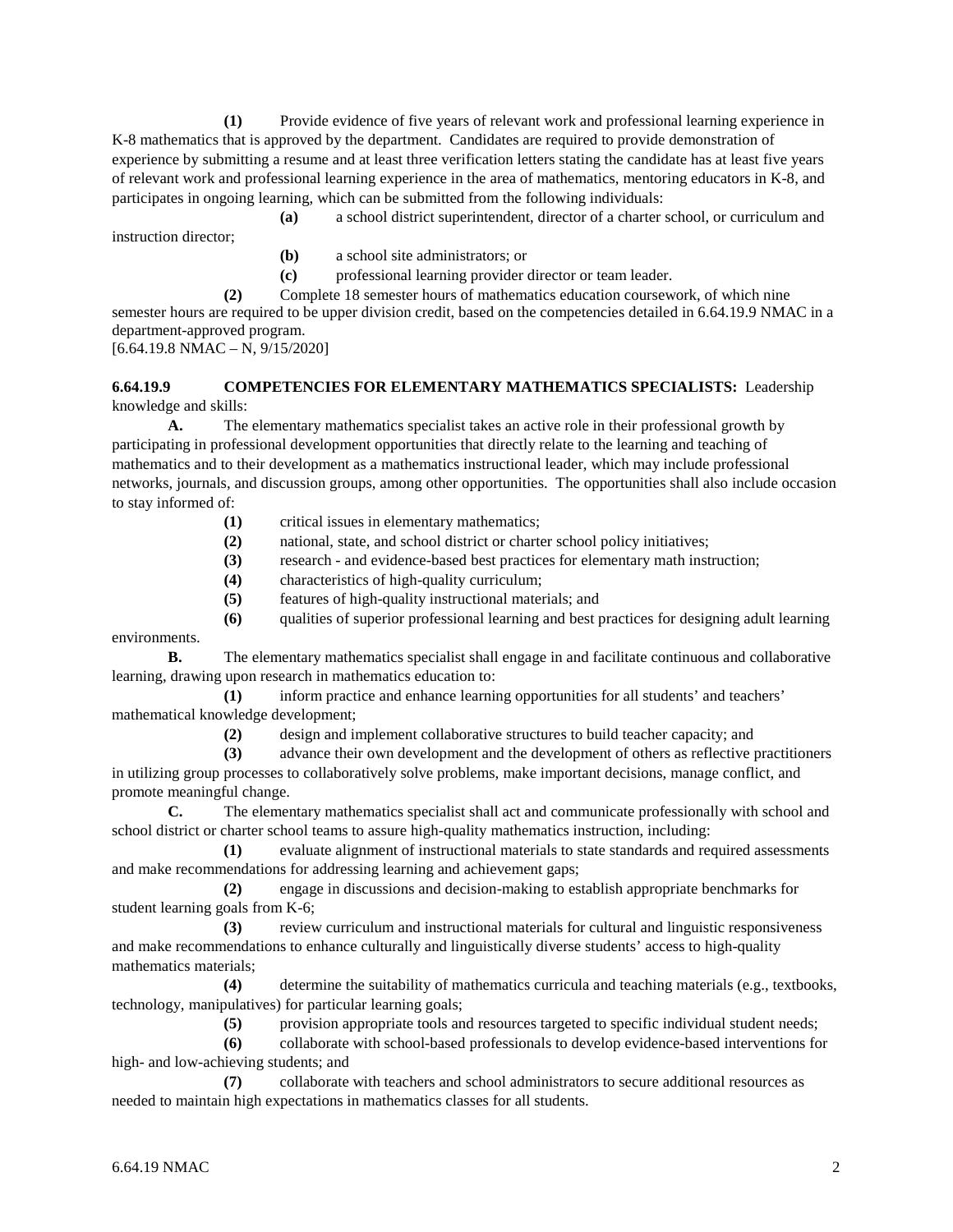**D.** The elementary mathematics specialist shall plan, develop, implement, and evaluate professional development programs that assist teachers in using resources from professional mathematics organizations and support teachers in systematically reflecting and learning from practice.

**E.** The elementary mathematics specialist shall establish and maintain learning communities, such as professional learning communities.

**F.** The elementary mathematics specialist shall mentor new and experienced teachers to better serve students in terms of mathematics instruction and classroom support.

**G.** The elementary mathematics specialist shall nurture a culture of productive professionalism by:

**(1)** modeling a growth mindset and productive disposition toward mathematics teaching and learning for all staff and students;

**(2)** supporting a culture of reflection, refinement, and action focused on continuous improvement in classroom best practices;

**(3)** fostering a culture of collective responsibility and a school climate that treats students as holistic beings;

**(4)** promoting the use of data analysis to drive decisions around mathematics instruction; and

**(5)** communicating and working with school staff, administrators, families, and various stakeholders to create mutually beneficial partnerships and a shared vision of mathematics teaching and learning. [6.64.19.9 NMAC – N, 9/15/2020]

### **6.64.19.10 PEDAGOGICAL KNOWLEDGE FOR TEACHING MATHEMATICS:**

**A.** To promote and advocate for equitable, high-quality mathematics instruction for all students, the elementary mathematics specialist shall collaborate with teachers and administrators in supporting the diversities of the classroom and school, including cultural, disability, linguistic, gender, socioeconomic, and developmental, to:

**(1)** address issues of access and advancement at the individual student, classroom, school, school district, and charter school levels;

**(2)** establish clear goals within individual student learning progressions that utilize and build upon learners' existing knowledge, skills, understandings, conceptions, and misconceptions to advance learning and use the goals to guide instructional decisions;

**(3)** purposefully construct guidelines and support for promoting a mathematics learning culture within the classroom environment, including specific routines and instructional strategies that help cultivate positive mathematics identities for all students;

**(4)** design student learning opportunities that:

**(a)** promote engagement in productive struggle and collaborative problem solving and extend the meaning and usefulness of mathematics in students' daily lives;

**(b)** intentionally reward effort in mathematical learning;

**(c)** allow space for all students' mathematical sense-making and include multiple entry points into problem solving;

**(d)** engage all students in making connection among mathematical representations to deepen understanding of mathematical concepts and procedures as tools for problem solving;

**(e)** provide ample opportunity for all students to engage in academic discourse around mathematical problem solving as well as for individual expression in problem solving, such as through oral or written explanation or sharing of mathematical thinking;

**(f)** utilize purposeful questions to assess and advance all students' reasoning and sense-making about important mathematical ideas and relationships;

**(g)** diagnose and leverage mathematical misconceptions and errors to design appropriate learning opportunities that support all students' mathematical conceptual development, understandings, and identities;

**(h)** integrate the use of appropriate mathematical tools and technology as essential resources to support students in making sense of mathematical ideas and communicating their mathematical thinking;

**(i)** encourage mathematical explorations among peers to extend learning

opportunities; and